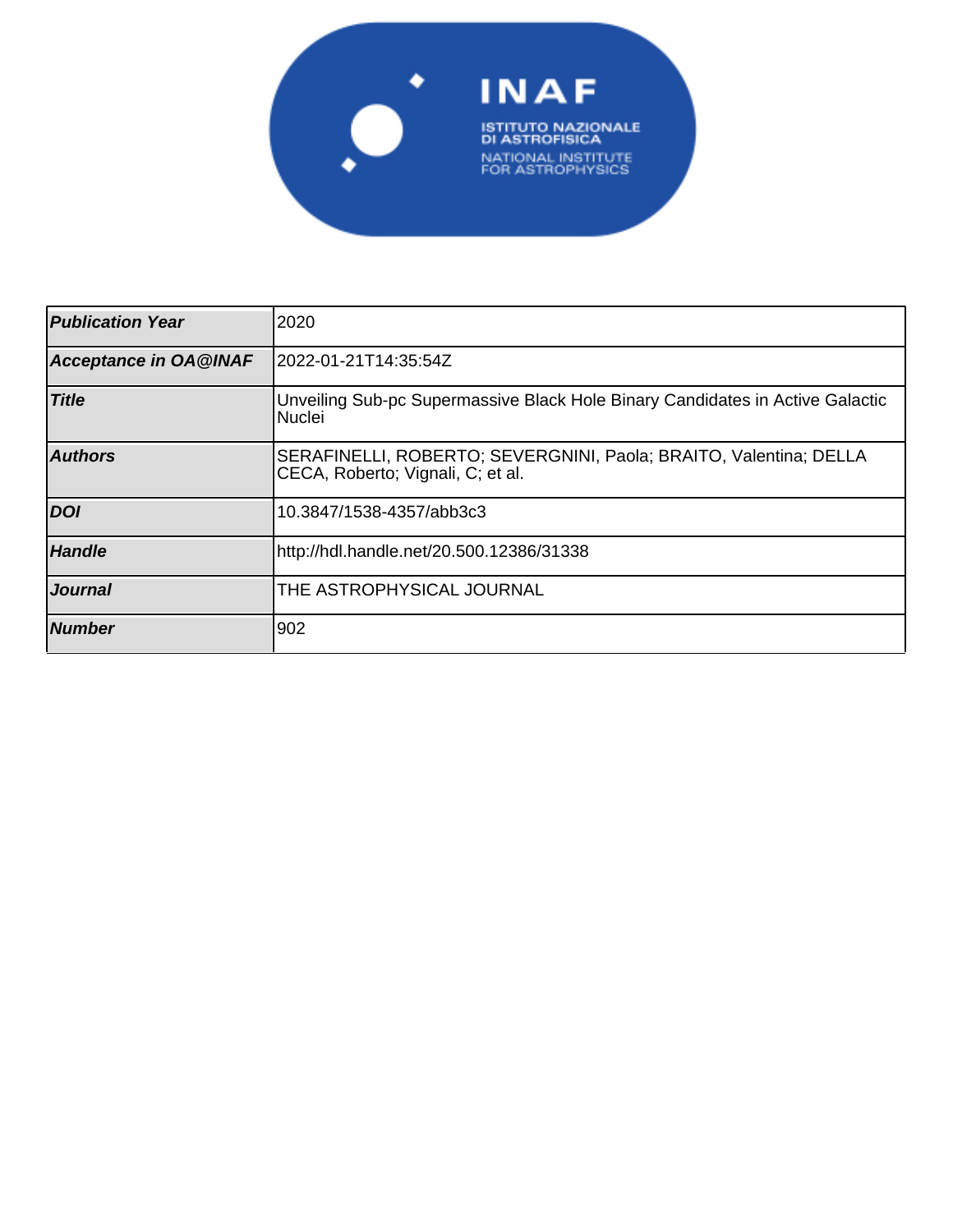# Unveiling sub-parsec supermassive black hole binary candidates in active galactic nuclei

Roberto Serafinelli,<sup>1</sup> Paola Severgnini,<sup>1</sup> Valentina Braito,<sup>1,2</sup> Roberto Della Ceca,<sup>1</sup> Cristian Vignali,<sup>3,4</sup> Filippo Ambrosino,<sup>5,6,7</sup>

Claudia Cicone, 8,1 Alessandra Zaino, 9 Massimo Dotti, <sup>10, 11</sup> Alberto Sesana, <sup>10</sup> Vittoria E. Gianolli, <sup>1, 10</sup> Lucia Ballo, <sup>12</sup>

Valentina La Parola,  $^{13}$  and Gabriele A. Matzeu<sup>1, 14</sup>

<sup>1</sup>INAF - Osservatorio Astronomico di Brera, Via Brera 28, 20121, Milano, Italy & Via Bianchi 46, Merate (LC), Italy

<sup>2</sup>Department of Physics, Institute for Astrophysics and Computational Sciences, The Catholic University of America, Washington, DC, 20064, USA

<sup>3</sup>Dipartimento di Fisica e Astronomia, Universita degli Studi di Bologna, Via Gobetti 93/2, 40129, Bologna, Italy `

4 INAF - Osservatorio di Astrofisica e Scienza dello Spazio di Bologna, Via Gobetti 93/3, 40129, Bologna, Italy

5 INAF - Osservatorio Astronomico di Roma, Via Frascati 33, 00078, Monte Porzio Catone (Roma), Italy

6 INAF - Istituto di Astrofisica e Planetologia Spaziali, Via Fosso del Cavaliere 100, 00133, Roma, Italy

 $<sup>7</sup>$ Dipartimento di Fisica, "Sapienza" Università di Roma, Piazzale Aldo Moro 5, 00185, Roma, Italy</sup>

8 Institute of Theoretical Astrophysics, University of Oslo, P.O. Box 1029, Blindern, 0315 Oslo, Norway

<sup>9</sup>Dipartimento di Matematica e Fisica, Universita degli Studi Roma Tre, Via della Vasca Navale 84, 00146, Roma, Italy `

<sup>10</sup>Dipartimento di Fisica "G. Occhialini", Università di Milano-Bicocca, Piazza della Scienza 3, 20126, Milano, Italy

<sup>11</sup>INFN - Sezione di Milano-Bicocca, Piazza della Scienza 3, 20126, Milano, Italy

<sup>12</sup>XMM-Newton Science Operations Centre, ESAC/ESA, PO Box 78, 28691, Villanueva de la Cañada, Madrid, Spain

<sup>13</sup>INAF - Istituto di Astrofisica Spaziale e Fisica Cosmica di Palermo, Via Ugo La Malfa, 90146, Palermo, Italy

<sup>14</sup>European Space Agency (ESA), European Space Astronomy Centre (ESAC), 28691, Villanueva de la Cañada, Madrid, Spain *Received September 16, 2020; revised ; accepted ; published*

Submitted to ApJ

## Abstract

Elusive supermassive black hole binaries (SMBHBs) are thought to be the penultimate stage of galaxy mergers, preceding a final coalescence phase. SMBHBs are sources of continuous gravitational waves, possibly detectable by pulsar timing arrays; the identification of candidates could help in performing targeted gravitational wave searches. Due to their origin in the innermost parts of active galactic nuclei (AGN), X-rays are a promising tool to unveil the presence of SMBHBs, by means of either double Fe  $K\alpha$  emission lines or periodicity in their light curve. Here we report on a new method to select SMBHBs by means of the presence of a periodic signal in their *Swift*-BAT 105-months light curves. Our technique is based on the Fisher's exact g-test and takes into account the possible presence of colored noise. Among the 553 AGN selected for our investigation, only the Seyfert 1.5 Mrk 915 emerged as possible candidate for a SMBHB; from the subsequent analysis of its light curve we find a period  $P_0 = 35 \pm 2$  months, and the null hypothesis is rejected at the 3.7 $\sigma$  confidence level. We also present a detailed analysis of the BAT light curve of the only previously X-ray-selected binary candidate source in the literature, the Seyfert 2 galaxy MCG+11-11-032. We find  $P_0 = 26.3 \pm 0.6$  months, consistent with the one inferred from previously reported double Fe  $K\alpha$  emission lines.

*Key words:* galaxies: active – X-rays: galaxies – galaxies: Seyfert

#### 1. Introduction

It is now well established that massive galaxies host supermassive black holes (SMBH,  $M_{BH} \gtrsim 10^{6} M_{\odot}$ ) in their central regions (e.g., Kormendy & Ho 2013). Such extreme astrophysical objects are likely linked to the evolution of their host galaxies. In fact, stellar bulge properties such as velocity dispersion (e.g., Ferrarese & Merritt 2000) or stellar mass (e.g., Häring & Rix 2004), are found to correlate with the mass of the central SMBH.

In Λ cold dark matter cosmological models (ΛCDM) galaxies grow hierarchically through frequent mergers (e.g., Cole et al. 2000; Volonteri et al. 2003). Galaxy mergers have been proposed as one of the main mechanisms by which nuclear activity, star formation or outflows are triggered (e.g., Di Matteo et al. 2005; Hopkins et al. 2006; Di Matteo et al. 2008). One of the most interesting possible outcomes of this process is the formation of a supermassive black hole binary (SMBHB) system. During a galaxy merger, if both SMBHs are accreting at kpc-scale distance from each other, the source will appear as a dual active galactic nucleus (AGN) (e.g., Koss et al. 2012; McGurk et al. 2015; Koss et al. 2018; De Rosa et al. 2018, 2019, and references therein). Subsequently, the two SMBHs drift towards the center of mass because of dynamical friction (Dosopoulou & Antonini 2017) and form an inspiralling binary system at sub-pc-scale separations (e.g., Begelman et al. 1980), which will eventually merge (e.g., Dotti et al. 2012; Mayer 2013; Colpi 2014). Theoretical models predict that, after the two black holes bind in a binary, dynamical friction becomes inefficient, possibly preventing the binary to merge in a time shorter than the Hubble time (e.g., Milosavljević & Merritt 2003). However, in presence of nuclear gas inflows (e.g., Dotti et al. 2012), or deviations from spherical symmetry in the potential of the nucleus (Sesana  $&$  Khan 2015), the binary can still transfer enough energy to its surroundings to merge within *t*<sub>coal</sub> ∼ 1 Gyr. Despite the expected abundance of such objects, the detection of SMBHBs remains elusive and only limited indirect observational evidence has been found so far (see De Rosa et al. 2019, for a recent review). This is mainly due to

<sup>1</sup> [roberto.serafinelli@inaf.it](mailto: roberto.serafinelli@inaf.it)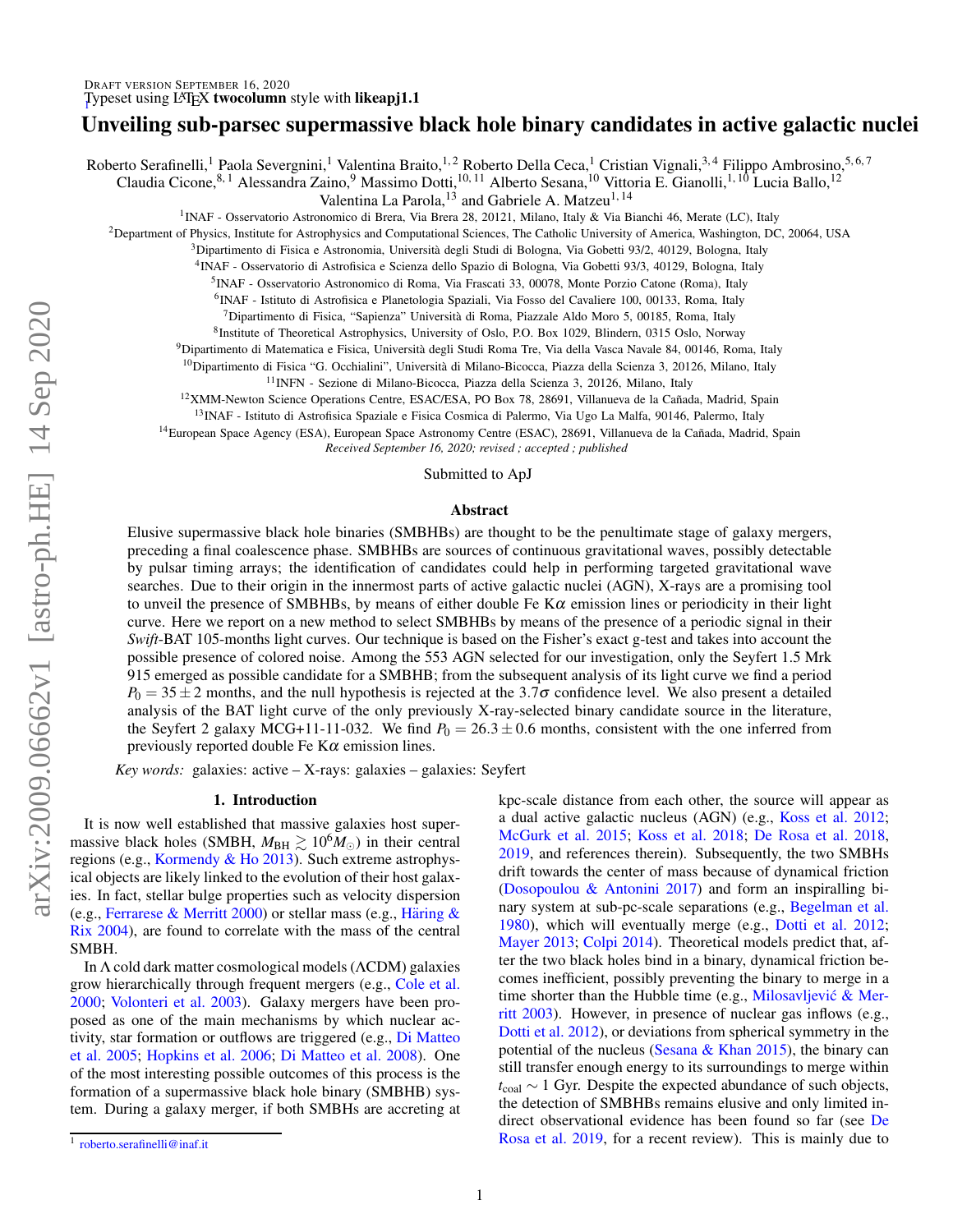the angular resolution of current telescopes, which do not have a resolving power below a few parsecs at most redshifts and wavelengths (e.g., Rodriguez et al. 2006), insufficient to distinguish emitting binary systems.

Hydrodynamic numerical simulations usually assume that a SMBHB excavates a cavity in the surrounding gas, which forms a circumbinary accretion disk (e.g., Noble et al. 2012; Farris et al. 2015). At smaller scales, accretion possibly occurs through minidisks around each black hole inside the cavity (e.g., Hayasaki et al. 2008; D'Ascoli et al. 2018). While the circumbinary disk is thought to be responsible for the optical and IR emission (D'Orazio et al. 2015), the UV and Xrays should be mainly emitted by the inner minidisks (Sesana et al. 2012; D'Ascoli et al. 2018). In particular, the UV and Xray fluxes are expected to be periodic, since the accretion rate of the minidisks is periodically fed by streams of gas flowing from the outer circumbinary disk (e.g., Hayasaki et al. 2008; Haiman et al. 2009; Farris et al. 2015), with periods comparable to the binary period. Assuming a Keplerian regime, for SMB-HBs with a separation of the order of  $10^{-3}$  pc, we expect a periodicity with period longer than about a year. As these emissions originate very close to each black hole, UV and X-ray periodic modulation (e.g., Sesana et al. 2012; Roedig et al. 2014; Farris et al. 2015; Haiman 2017) can be used to identify possible SMBHB. Additionally, the two minidisks may produce doublepeaked Fe K $\alpha$  emission lines in the X-ray band (e.g., Sesana et al. 2012; Popović 2012; McKernan & Ford 2015), with energies Doppler-shifted by the minidisk relative to orbital motion. So far, the only X-ray-selected SMBHB candidate is the Seyfert 2 galaxy MCG+11-11-032 (Severgnini et al. 2018). The detection of two peaks (at  $4\sigma$  and  $2\sigma$ , respectively) in the Fe K $\alpha$ energy range, along with the visually identified harmonic behaviour of the 123-month *Swift*-Burst Alert Telescope (BAT) X-ray light curve with a period of *P* ∼ 25 months, strongly suggested the presence of a SMBHB.

A periodical variability from the inflow streams is also expected in the optical band, although it may be overwhelmed by the non-periodic emission from the circumbinary disk. Despite the fact that the UV and X-ray data are likely the best electromagnetic (EM) bands for periodicity searches in AGN, regular monitoring observations in these bands, spanning several years, are rare. For these reasons, the search for EM periodicity has been mainly undertaken in the optical band. Graham et al. (2015a) found 111 optically-selected SMBHB candidates in the Catalina Real-Time Survey (CRTS, Drake et al. 2009), and Charisi et al. (2016) identified 33 further objects in the Palomar Transient Factory (PTF, Rau et al. 2009). In addition, the presence of a periodic signal has also been reported in singlesource studies, such as OJ 287 (e.g., Sillanpaa et al. 1988), PG 1302-102 (Graham et al. 2015b), NGC 5548 (Bon et al. 2016), and more recently Mrk 231 (Kovačević et al. 2020). In particular, OJ 287 shows recurring flares with a precision so high that it is possible to predict the following flare with an accuracy of  $\sim$  4 hours on a  $\sim$  12-year period (Laine et al. 2020). However, a significant fraction of those candidates are likely false positives. In fact, such a large number of SMBHBs should have produced a GW cosmic background above the current pulsar timing array limit (PTA, see Arzoumanian et al. 2018 for the latest NANOGrav Collaboration limit, Lentati et al. 2015 for the latest European PTA limit, and Shannon et al. 2015 for the Parkes PTA limit), while no detection has been reported so far (Sesana et al. 2018).

By exploiting the 105-Months *Swift*-BAT Survey (Oh et al. 2018), here we propose a novel method to search for periodicities in colored noise X-ray light curves based on the Fisher's exact g-test (Fisher 1929) and its probability of false alarm due to colored noise fluctuations. A recent analysis of the X-ray light curves of a subsample of  $\sim$  220 AGN, selected by their large excess variance,<sup>1</sup> of the BAT survey (Liu et al. 2020) did not find any AGN with evidence for periodic behaviour in their Xray light curves. The search was based on the power spectrum fitting (Vaughan 2005) of colored noise light curves, i.e. those curves whose power spectral densities are not flat, or white (see Sect. 3 for details).

The paper is structured as follows: in Section 2 we review the power spectrum and the X-ray variability tools usually adopted, while in Section 3 we describe the proposed search method on simulated light curves. In Section 4 we apply the method to real X-ray light curves in the 105-Months *Swift*-BAT Survey and test the selected candidates by using sinusoidal fitting and epoch folding techniques. MCG+11-11-032 is also discussed in Section 5. Finally, we summarize and discuss our results in Section 6.

Throughout the paper, we adopt a flat ΛCDM cosmology  $H_0 = 70 \text{ km s}^{-1} \text{ Mpc}^{-1}, \Omega_\Lambda = 0.7 \text{ and } \Omega_M = 0.3.$ 

#### 2. Identifying a periodic trend in a stochastic light curve

The X-ray emission from active galactic nuclei is well known to be very variable (e.g., McHardy et al. 2004; Markowitz & Edelson 2004; Vagnetti et al. 2016; Falocco et al. 2017), even at hard  $(E > 10 \text{ keV})$  energies (e.g., Soldi et al. 2014). The Xray variability of AGN is typically a superposition of stochastic processes and therefore is not easily modeled as a function of time and is usually referred to as noise.

Identifying periodic trends in light curves may result in a challenging task, because a sinusoidal or quasi-sinusoidal curve may be hidden in noise and be hardly recognizable in the time domain. A very powerful tool to identify periodicities is the power spectral density (PSD), or power spectrum, which represents the mean value of the squared amplitude as a function of the temporal frequency *f*. The most frequently used tool to represent the power spectrum is the periodogram  $P_S(f)$ , which is defined as the squared Fourier transform of the light curve, i.e.  $P_S(f) \propto |\hat{X}(f)|^2 = \hat{X}(f) \times \hat{X}^*(f)$ , where  $\hat{X}$  is the Fourier transform of the light curve  $x(t)$  and  $\hat{X}^*$  its complex conjugate<sup>2</sup>. We subtract the mean value of the light curve  $x_0 \equiv \langle x(t) \rangle$ before computing the Fourier transform, to remove the constant component of the light curve. We also neglect all frequency values larger than or equal to the Nyquist frequency  $f_{Nvq} = 1/2\delta t$ , where  $\delta t$  is the sampling time, and their corresponding periodogram values, in order to exclude points due

<sup>&</sup>lt;sup>1</sup> The excess variance (e.g., Nandra et al. 1997) is a method to quantify variability, defined as  $\sigma_{xs}^2 = S^2 - \overline{\sigma(x)^2}$ , where  $S^2$  is the variance of the light curve and  $\sigma(x)$  is the photometric error.

<sup>&</sup>lt;sup>2</sup> It should be reminded that all real and simulated data are discrete, althought to simplify the notations we will denote them as continuous throughout the whole article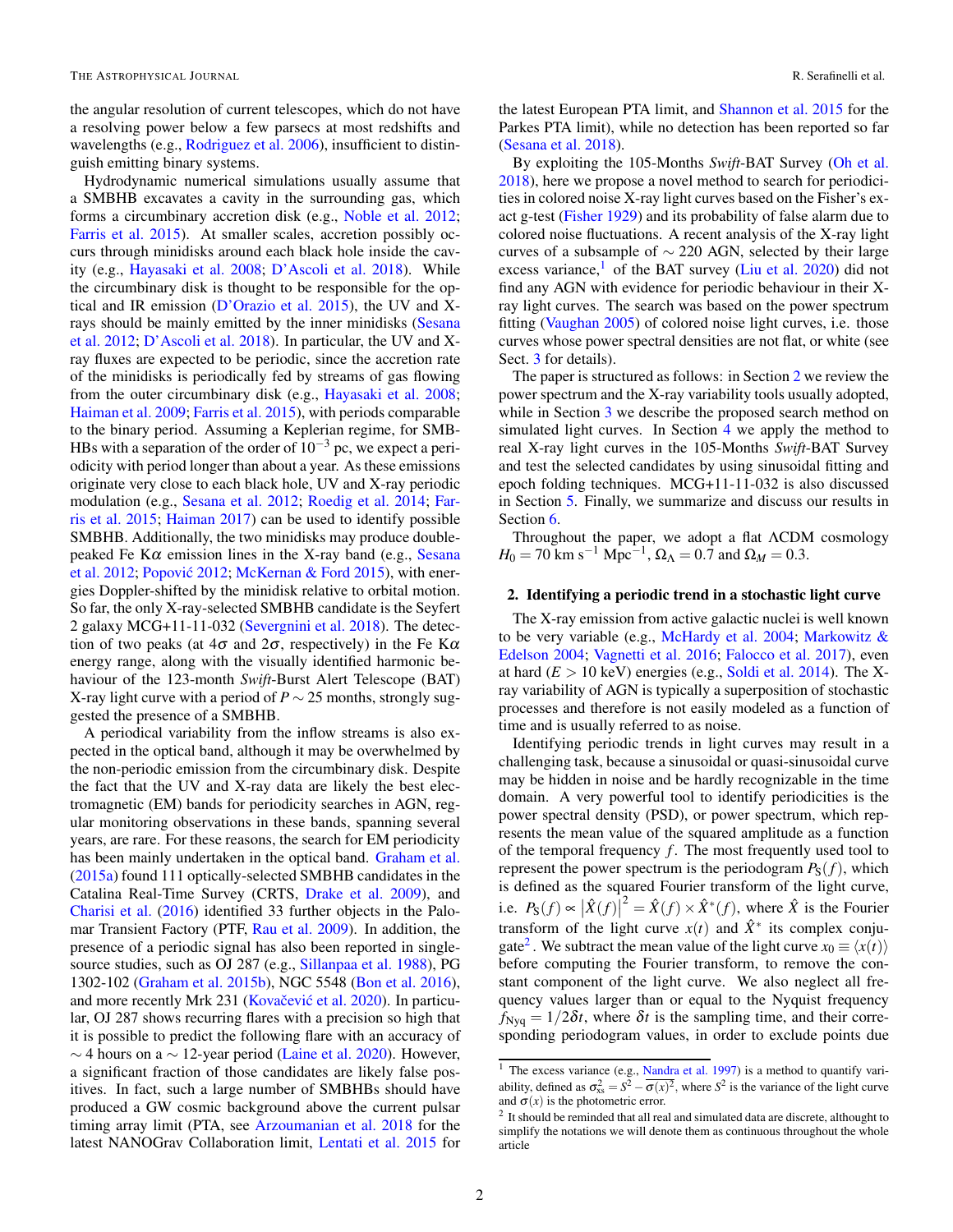

Figure 1. Left. Light curve of 100 ks simulated data, sampled at 1 s, produced by the superposition of stochastic white noise and a sinusoid whose amplitude is set to 0.1 times the standard deviation of the noise and period set to  $P_0 = 1$  ks. No evident periodicity can be inferred. *Right*. The periodogram of the same light curve shown in the left panel, showing a significant  $\delta$ -like peak at  $f = 10^{-3}$  Hz.

to aliasing. Several normalizations may be defined for the periodogram (e.g., Papadakis & Lawrence 1993; Vaughan et al. 2003; Emmanoulopoulos et al. 2016), but since we intend to study individual sources one by one (see Sect. 4), we choose a unitary normalization, and therefore  $P_S(f) = |\hat{X}(f)|$  $2$ . This quantity is ideal to find periodicities, given that the response to a pure sinusoid is a Dirac  $\delta$ -function. PSD is regularly used to identify periodicities in pulsar astronomy at many electromagnetic (EM) bands (e.g., Israel et al. 2016; Ambrosino et al. 2017; Mickaliger et al. 2018), and in searches for their continuous gravitational wave (GW) counterparts (e.g., Aasi et al. 2015), detection of quasi-periodic oscillations (QPO) in X-ray binaries (e.g., Zhang et al. 1996), but also to search for both short- (e.g., Gierliński et al. 2008; Miniutti et al. 2019) and long-term periodicities in AGN light curves (e.g., Bon et al. 2016; Liu et al. 2020). Moreover, the Fourier transform operator is linear, and if our light curve is given by the superposition of a sinusoidal signal and random noise, i.e.  $x(t) = s(t) + n(t)$ , the resulting Fourier transform will be the sum of the transforms of the two components, i.e.  $\hat{X} = \hat{S} + \hat{N}$ , where  $\hat{S} \propto \delta(f - f_0)$  for a sinusoidal component with temporal frequency  $f_0$ . If the light curve is sufficiently long, an analysis in the frequency domain will identify the periodicity, even if a sinusoidal signal with a small amplitude will not manifest in the light curve due to a low signal-to-noise ratio. This is evident in Fig. 1, where we simulated a white noise-dominated time series, superposed to a signal with amplitude ten times smaller than the noise. While the inspection of the time series does not show any evidence for the presence of a periodicity, the power spectrum shows an evident peak at  $f_0 = 10^{-3}$  Hz, corresponding to the simulated sinusoid frequency.

# *2.1. Computing the significance above underlying white noise*

Depending on the power of the periodic component with respect to the underlying noise, the peak in the periodogram will be more or less prominent. Typically, the more periods are sampled in the light curve, the more prominent the periodic peak will be in the frequency domain, but quantifying its significance is not trivial. A common tool to estimate the significance of a peak above the underlying white noise is the so-called *Fisher's exact g-test* (Fisher 1929). If one wants to analyze a peak at the frequency  $f_0$ , the test consists in computing the value

$$
g_0 = \frac{P_{\rm S}(f_0)}{\sum_{k=1}^{N} P_{\rm S}(f_k)}
$$

where *N* is the number of points in our periodogram. The value *g*<sup>0</sup> corresponds to a p-value of

$$
p_{\text{val}} = P(g > g_0) = \sum_{k=1}^{b} (-1)^{k-1} \frac{N!}{k!(N-k)!} (1 - kg_0)^{N-1} \quad (1)
$$

where  $b = \text{floor}(1/g_0)$ , i.e. the largest integer smaller than  $1/g_0$ . Given the presence of factorial calculations, Eq. 1 is computationally impractical for very long light curves. We tested that our software is able to compute g-test p-values for light curves with up to  $\sim 5 \times 10^3$  data points. Computing p-values of longer time series hence requires other tests to be used, but it is beyond the scope of this paper.

#### 3. Simulations of colored noise light curves

The validity of the g-test is unfortunately limited to the cases in which the non-periodic noise is white. In fact, the power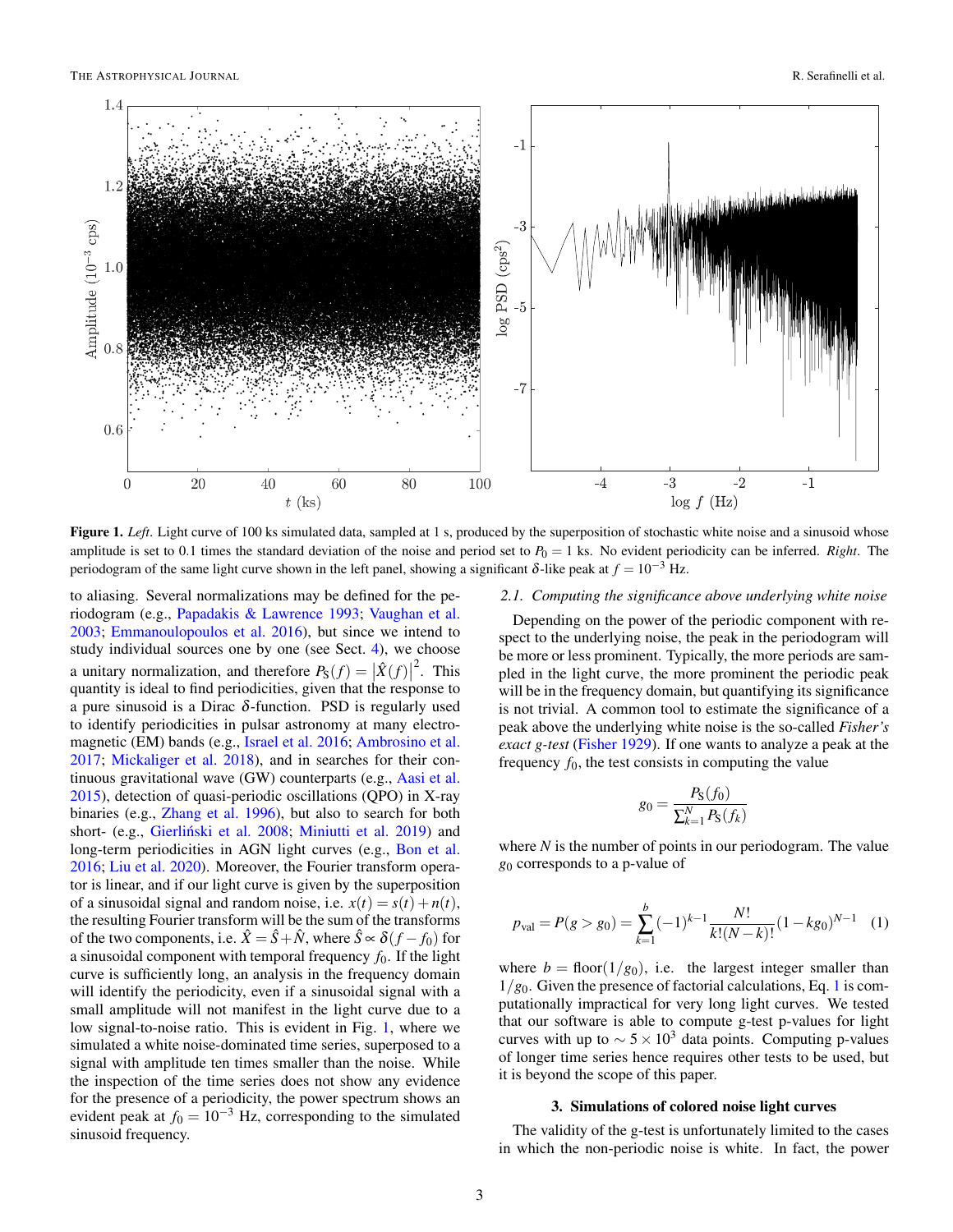

Figure 2. Distribution of mean 14−195 keV count rates of each *Swift*-BAT light curve of the whole 1103 AGN sample. The vertical red dashed line is the median value, corresponding to  $log(CR/cts s^{-1}) \simeq$ −3.3



Figure 3. False alarm probability as a function of the power spectral slope  $\alpha$ . For each value of  $\alpha$  in the range [−2 1], with  $\delta \alpha = 0.01$ , we simulate 10<sup>6</sup> light curves, without injecting a periodic signal. For a given  $\alpha$ , the false alarm probability is the number of curves with peaks with p-values lower than the chosen, i.e.  $p_{val} \leq p_{th} = 0.0018$ .

spectrum of the stochastic component of an AGN X-ray light curve is typically modelled as  $P_S(f) \propto f^{\alpha}$ , in absence of slope breaks in the sampled frequency range. In case of white noise PSD, the slope  $\alpha$  will be approximately zero. However, it is well known that the underlying noise in X-ray light curves of AGN is not white, finding typical colored noise distributions, with slope values of  $\alpha \sim -1.5$  in the frequency range log(*f*/Hz)  $\geq$  −6 (e.g., Green et al. 1993; Lawrence & Papadakis 1993; Allevato et al. 2013; Emmanoulopoulos et al. 2016). Ignoring the fact that the noise is colored can lead to either false positives (e.g., Vaughan et al. 2016), because the peak is tested against a flat noise instead of a *f* <sup>α</sup> noise, or hide true positives, which may be below overwhelmingly large noise fluctuations at low frequency. In such cases the result of the g-test cannot be used as it is and we need a way to take the underlying slope of the PSD into account.

In order to evaluate the validity of the g-test in a colored noise PSD, we run simulations to assess the false alarm rate caused by the colored noise. To date, the only X-ray survey that at least partially samples the temporal frequency of interest ( $f \sim 10^{-9} - 5 \times 10^{-8}$  Hz, corresponding to orbital periods of  $P \sim 9 - 400$  months), matching the frequency range where PTAs are most sensitive (e.g., Lentati et al. 2015; Moore et al. 2015; Shannon et al. 2015; Mingarelli et al. 2017; Arzoumanian et al. 2018), is the *Swift*-BAT 105 Month Survey (Oh et al. 2018). The survey provides Crab-weighted light curves binned at one month for 1631 sources, detected at  $>$  5 $\sigma$  confidence level (see Baumgartner et al. 2013, for details). It covers almost half the sky at the energy range  $E = 14 - 195$  keV and is therefore unlikely affected by neutral or ionized absorbers, soft excess or other spectral features not associated with the primary emission. The analysis of the real *Swift*-BAT data is presented in Section 4.

We base our simulations on mock light curves that have the same characteristics of the real data that we intend to analyze. We only consider the AGN in the catalog, whose average count rates are distributed accordingly to Fig. 2. We then select only the brightest half of the sample, rightwards of the vertical red dashed line that represents the median count rate value  $log(CR/cts s<sup>-1</sup>) \simeq -3.3$ . (see Sect. 4), counting a total of 553 AGN.

We simulate 105-months long light curves with Gaussianlydistributed count rates, i.e. white noise light curves. The mean of the Gaussian distribution is a typical value in the considered count rate range, while the standard deviation is the mean value of the photometric error. We verify that the results do not depend on the particular mean value we adopt in the range  $-3.3 \lesssim \log(CR/\text{cts s}^{-1}) \lesssim -1.5$ , nor on the average value of the photometric error.

For *N* sources with white noise light curves, the probability of finding one false periodicity by chance is given by  $p$ (FA $|\alpha = 0$ ) = 1/*N*, which is  $p = 0.0018$  for  $N = 553$ . Therefore, the g-test significance for white noise power spectra will be considered acceptable if the p-value satisfies  $p_{val} \leq p_{th} =$ 0.0018. To check this procedure, we simulate  $10<sup>6</sup>$  pure white noise light curves, i.e. without any injected periodicity, we perform g-tests on each one and we flag every source with  $p_{val} \leq p_{th}$ . The false alarm probability is given by the number of flagged light curves over the total number. As expected, we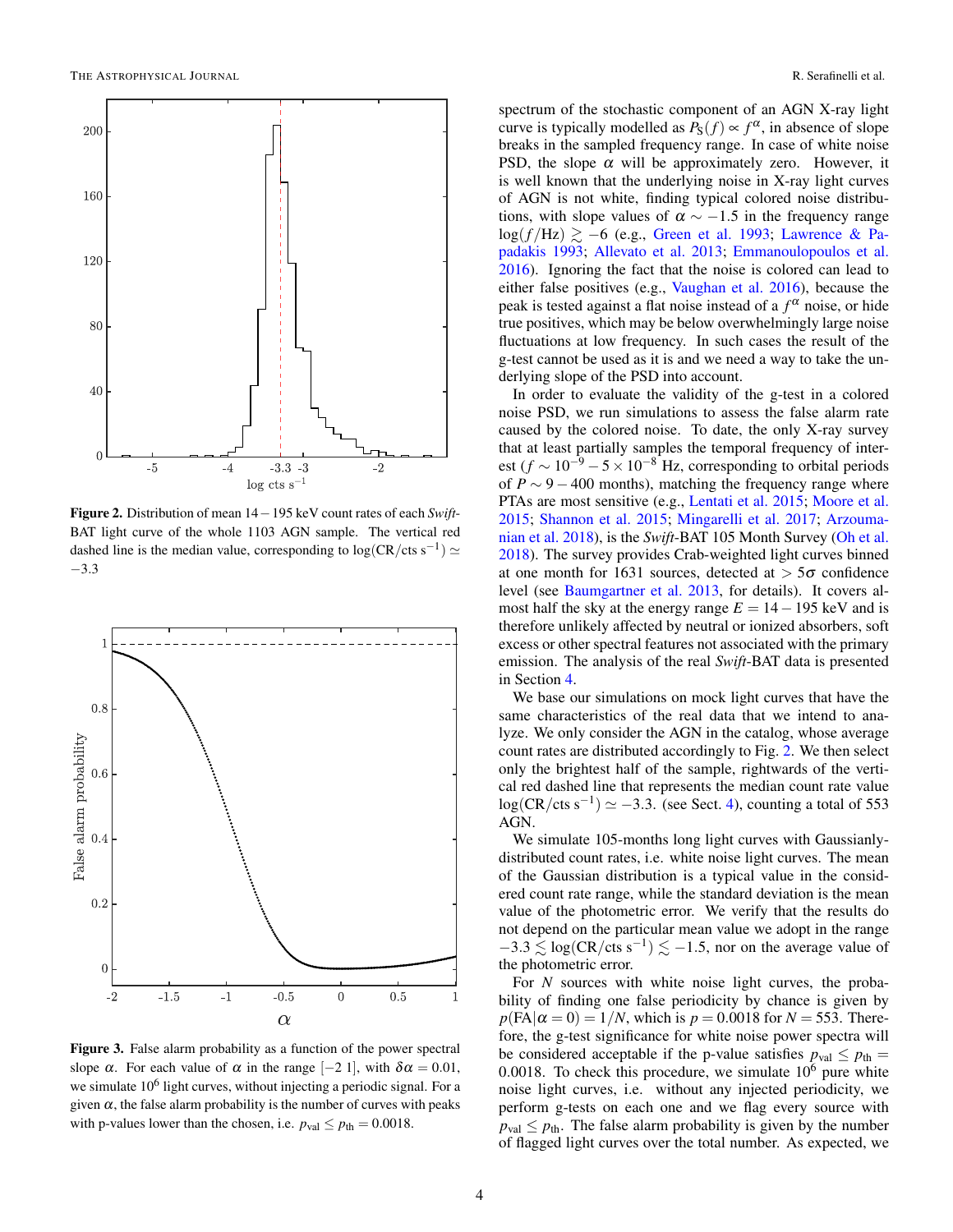

**Figure 4.** Distribution of the PSD slope  $\alpha$  for the 553 AGN sources considered in this work. The distribution is normalized to unity in order to represent the probability distribution function of finding a light curve with slope  $\alpha$ .

find  $p(\text{FA}|\alpha=0) \approx 0.0018$ . This is clearly not true for  $\alpha \neq 0$ , therefore we need to simulate light curves for different values of  $\alpha$  and thus calculate  $p(\text{FA}|\alpha)$ .

In order to simulate colored noise light curves, we adopt the technique presented by Kasdin (1995), which we summarize in the following. We simulate a white noise light curve  $x^{(w)}(t)$  as previously described, and its Fourier transform is  $\hat{X}^{(w)}(f) \propto f^{0}$ . It is possible to simulate a colored noise light curve, described by its spectral slope  $\alpha$ , by defining the filter  $\hat{H}(f) = f^{\alpha/2}$ . We can introduce the quantity  $\hat{X}^{(c)} = \hat{X}^{(w)}(f) \times \hat{H}(f) \propto f^{\alpha/2}$ , whose inverse Fourier transform is  $x^{(c)}(t)$ . The periodogram of such light curve is  $P_S(f) = \left| \hat{X}^{(c)}(f) \right|$  $\int_{0}^{2} \propto f^{\alpha}$ , therefore by construction the simulated light curve  $x^{(c)}(t)$  is made up of a stochastic colored noise process with spectral slope  $\alpha$ .

These simulations can be used to quantify the expected number of false alarms in colored noise curves. We consider  $\alpha$  in  $[-2, 1]$ , spaced by  $\delta \alpha = 0.01$ . For each value of  $\alpha$  we simulate  $10<sup>6</sup>$  light curves following the above described procedure. Again, for each value of  $\alpha$ , we count the light curves with  $p_{val} \leq 0.0018$  and divide such number by 10<sup>6</sup>, hence tracing  $p$ (FA| $\alpha$ ) in the selected interval, as shown in Fig. 3.

#### 4. Analysis of real *Swift*-BAT data

## *4.1. Identification of possible periodic candidates*

A first step to identify possible candidates is to perform gtests on the sample of 553 *Swift*-BAT sources presented above, using the following multi-step approach: i) we do not make any assumption on the nature of the stochastic noise of the light curves, i.e. we assume that they are all characterized by white noise. ii) We identify the highest PSD peak, and we test such



Figure 5. Hard X-ray light curve of Mrk 421. The errors are omitted, since they are extremely small. Points are connected to highlight the flaring nature of the light curve variability. The arrows indicate four possible flares, happening at  $\sim$  21 months from each other, with different intensity.

peak against the rest of the PSD, assumed as noise. We only consider peaks at periods  $9 \lesssim P_0 \lesssim 35$  months. The lower limit is set by the PTA sensitivity curve (e.g., Lentati et al. 2015), while the upper limit is set by the requirement that we observe at least three phases in a 105-month light curve, i.e.  $105/3 = 35$ months. iii) We select all those sources whose p-value satisfy the condition  $p_{val} \le 1/553 = 0.0018$ , which is the threshold corresponding to the probability of finding one false positive by chance in the total sample analyzed, without setting any prior. iv) Once the candidates are identified, we investigate whether we are dominated by colored noise fluctuations or not, and then estimate the probability that the periodic component is real.

Only two sources survive the first screening. The first one is the blazar Mrk 421, which has a PSD peak at  $f_0 = 18 \pm 2$ nHz, corresponding to a period of  $P_0 = 21 \pm 2$  months, with  $p_{\text{val}} = 5 \times 10^{-4}$ . The other selected AGN is the Seyfert 1.5 galaxy Mrk 915, with a PSD peak at  $f_0 = 11 \pm 2$  nHz, corresponding to the period  $P_0 = 35\frac{+7}{-5}$  months, with  $p_{val} = 8 \times 10^{-4}$ , a factor about 3.6 and 2.3 below the threshold  $p_{val} = 0.0018$ , respectively. We note that the uncertainties are given by the frequency resolution of the PSD at the peak frequency *f*0.

The initial screening does not take into account the intrinsic color of the stochastic noise, i.e. the slope of the PSD. Assuming a simple power-law model with no breaks in the sampled frequency range for the PSD, i.e.  $P_S(f) \propto f^{\alpha}$ , the slope can be computed with linear fits between the logarithmic values of log*P<sup>S</sup>* and log *f* (e.g., Papadakis & Lawrence 1993). We compute  $\alpha$  for each source, with its normalized distribution shown in Fig. 4. We note that the bulk of our sample has PSD slopes  $-0.5 \lesssim \alpha \lesssim 0.5$ , with a tail of very few sources characterized by  $\alpha \lesssim -0.5$ . Even though the typical slope at higher frequencies is  $\alpha \sim -1.5$  (e.g., Allevato et al. 2013), this result is not surprising, since the X-ray PSD of AGN is expected to break to lower slopes at frequencies  $f \lesssim 10^{-6}$  Hz (Shimizu & Mushotzky 2013), with PSD breaks observed in a few sources so far (Markowitz et al. 2003; McHardy et al. 2007; MacLeod et al. 2010). For this sample, a break timescale smaller than the Nyquist period, i.e.  $T_{\text{br}} \lesssim 2$  months (or  $f_{\text{br}} \gtrsim 2 \times 10^{-7}$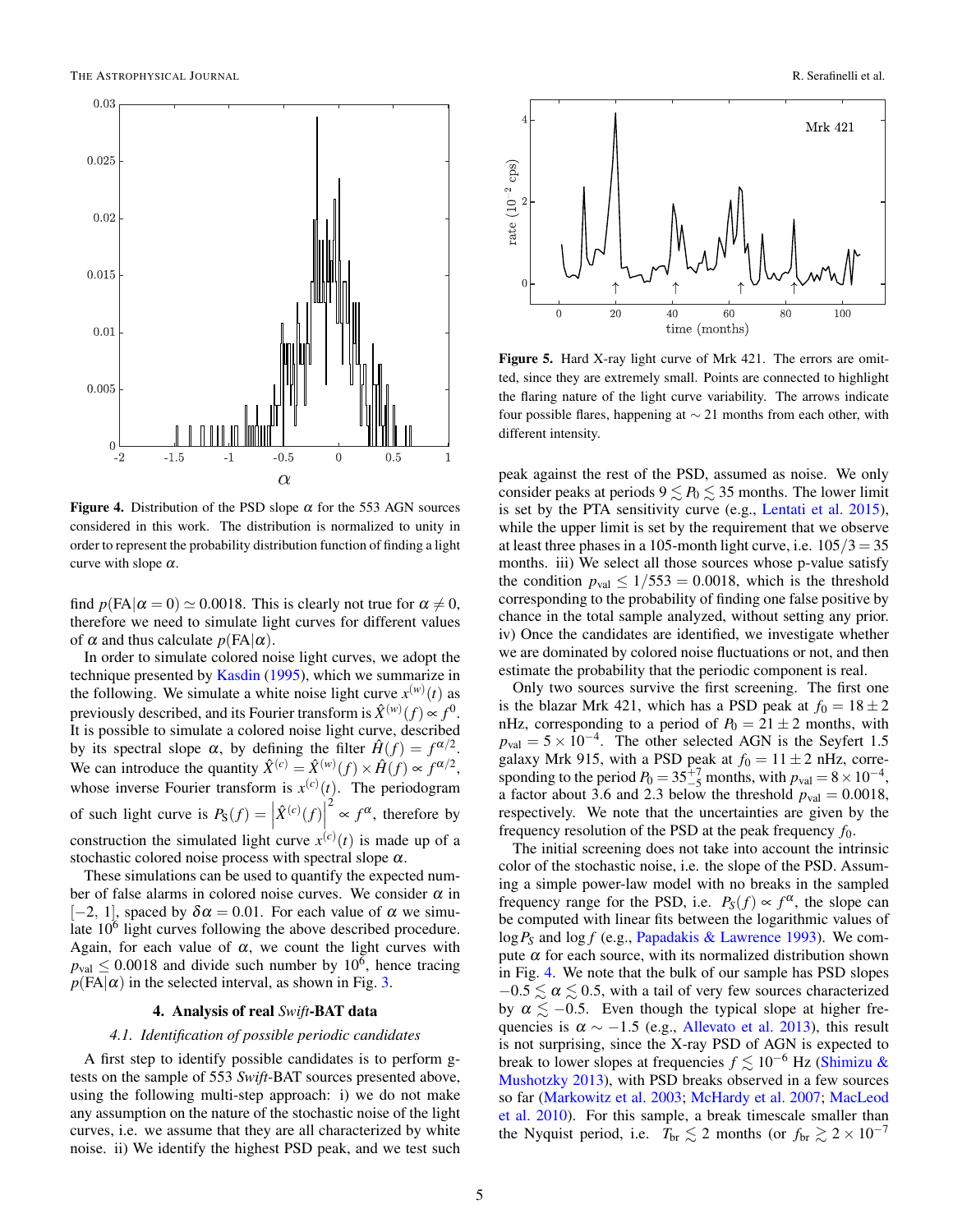Hz) for the 98% of the sources has been estimated by Liu et al. (2020), which means that the PSD break happens at much shorter timescales than those sampled by Swift-BAT, explaining the distribution of  $\alpha$  shown in Fig 4.

The slopes of the PSDs for the two g-test selected candidates, Mrk 421 and Mrk 915, are  $\alpha = -1.2 \pm 0.2$  and  $\alpha =$  $-0.4 \pm 0.3$ , respectively. This means that Mrk 421 is one of those outliers that mantains a red noise behavior even at extremely low frequencies, while Mrk 915 is characterized by almost white noise. We estimate the number of expected false alarms as the product of the false alarm probability for a given  $\alpha$ ,  $p(FAP|\alpha)$  (see Fig. 3), and the probability of  $\alpha$ ,  $p(\alpha)$  (see Fig. 4), multiplied by the number of sources  $N = 553$ , i.e.  $N_{\text{exp}} = Np(\text{FAP}|\alpha)p(\alpha)$ . Concerning Mrk 915, for  $\alpha = -0.4$ we re-simulate  $p(\text{FAP}|\alpha = -0.4)$ , using  $p_{\text{val}} = 8 \times 10^{-4}$  as threshold, obtaining  $N_{exp} \simeq 0.1$  expected false alarms. As for Mrk 421 ( $\alpha = -1.2$ ,  $p_{val} = 5 \times 10^{-4}$ ), we obtain  $N_{exp} \simeq 0.7$ . This means that, assuming Poissonian distributions with expected value *N*exp, the probability that Mrk 915 is a false positive is  $\sim$  6%, while for Mrk 421 such probability is  $\sim$  32%.

The high chance of Mrk 421 of being a non-periodic component is supported by the fact that the source is well-known to recurringly flare in all bands (e.g., Aleksić et al. 2015), including the X-rays (e.g., Stroh & Falcone 2013; Hervet et al. 2019). As shown in Fig. 5, the source has numerous flares of various intensities at  $\sim$  20,  $\sim$  41,  $\sim$  63 and  $\sim$  83 months from the beginning of the survey. It is therefore straightforward to conclude that the PSD is indeed identifying a recurring variability pattern with a typical timescale of  $P_0 \sim 21$  months, but it is clearly not due to a proper sinusoidal behavior of the light curve. Moreover, it is well-known that, for blazars like Mrk 421, the dominant X-ray emission mechanism is related to the presence of a jet rather than accretion (e.g., Fossati et al. 1998; Ghisellini et al. 2017).

We conclude that Mrk 421 is not a binary candidate, according to our selection criteria, while Mrk 915 deserves a closer look at its light curve.

### *4.2. Light curve analysis of Mrk 915*

As reported in the previous section, the variability pattern of Mrk 915 possibly includes a periodic component with frequency  $f_0 = 11 \pm 2$  nHz, corresponding to a period of  $P_0 = 35^{+7}_{-5}$ months (see Fig. 6). However, the g-test does not allow us to assess an absolute statistical significance, since it is tested near the boundary condition (see Protassov et al. 2002, for details), so it is only used to screen potential interesting candidates in our work. Moreover, the g-test does not take the photometric errors into account and, therefore, in case the errors are large, i.e. their excess variance is small or negative, the periodicity might be apparent and must be tested with other methods. In the specific case of Mrk 915, the excess variance is negative, which implies that the observed variability could be apparent, and hence the PSD analysis must be handled with care and the putative periodicity should be investigated further.

In order to investigate this and to take the errors into account we first attempt a simple weighted least-squared sinu-



Figure 6. Power spectral density of Mrk 915. The red vertical dashed line represents the peak at  $f_0 = 11 \pm 2 \text{ nHz}$  (or  $P_0 = 35^{+7}_{-5}$  months).



Figure 7. Hard X-ray light curve of Mrk 915. The red line represents the best-fit sinusoidal curve.

soidal fit of the light curve. $3$  The fitted function is given by  $y(t) = A_0 + A_1 \sin(2\pi P_0^{-1}(t - t_0))$ , where  $A_0, A_1, t_0$ , and  $P_0$  are all free parameters. We obtain the following best-fit values, with errors given at 90% confidence level:

$$
A_0 = (10 \pm 2) \times 10^{-4} \text{ cps}
$$
  
\n
$$
A_1 = (5 \pm 2) \times 10^{-4} \text{ cps}
$$
  
\n
$$
t_0 = 53 \pm 3 \text{ months}
$$
  
\n
$$
P_0 = 35 \pm 2 \text{ months}.
$$

The goodness of fit is given by  $\chi^2$ /dof = 82/96. In Fig. 7 we show the *Swift*-BAT light curve, overlapped by its best-fit sinusoidal curve. We note that the best-fit value of  $P_0$  is consistent

 $\frac{3}{3}$  We remove four points associated with unusually low exposure times, and thus anomalous large errors, during that specific month.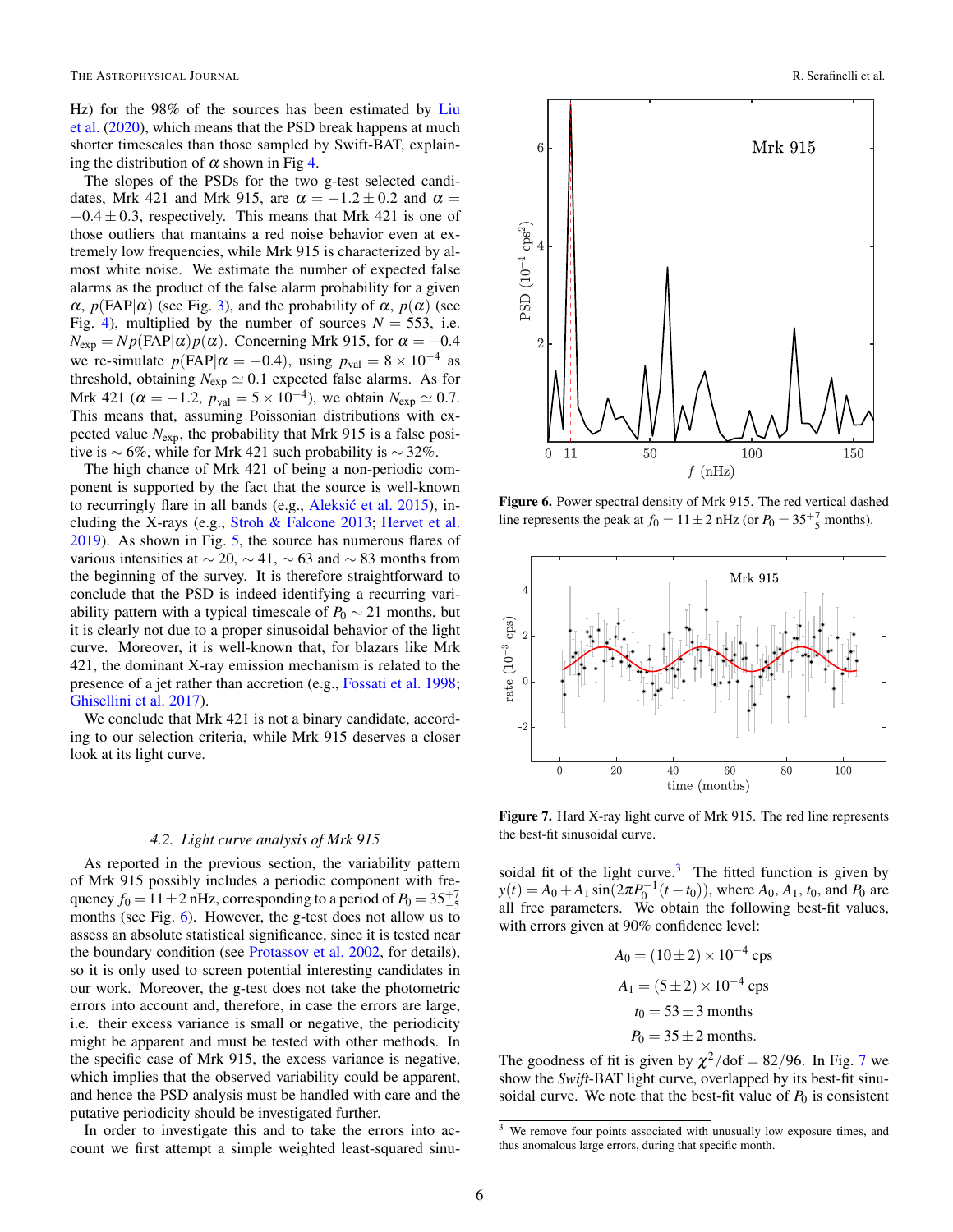

Figure 8. Phase-folding of the Mrk 915 hard X-ray light curve. The folding period was divided into six phase bins, each one combining  $\sim$  16 light curve data points. The grey points are mirrored from the main six phase bins, in order to highlight the periodical trend.

with the corresponding value of the PSD peak that is found with the g-test sample screening.

We use this latter result to perform a phase-folding procedure on the light curve of Mrk 915 (e.g., Leahy et al. 1983). The epoch folding search is typically used to determine the period and the amplitude of the sinusoidal trend (see e.g., Leahy 1987). However, given the short effective exposure time and the large period ( $P_0 \simeq 35$  months), it is not possible to oversample the Fourier resolution ( $\delta f = 1/\delta t_{exp}$ ). Therefore, we use  $P_0$ as known parameter to fold the dataset with  $n = 6$  phase bins and test the null hypothesis. The number of bins is chosen as a trade-off between a high signal-to-noise ratio for each bin, and the fact that significance tests, such as the  $\chi^2$  test, are more reliable with more data points available.

We first compute the relative phase of each monthly observation as

$$
\phi = \frac{t}{P_0} - \text{int}\left(\frac{t}{P_0}\right),\,
$$

where  $t$  is the time relative to the points of the light curve shown in Fig.7, and  $int(a)$  means the integer part of  $a$ . We then combine the count rates corresponding to all points belonging to the same phase bin with the relative  $1\sigma$  uncertainty. Given a set of *N* observations with count rate  $x_i \pm \delta x_i$  and exposure  $\delta t_i$ , the count rates are combined as their weighted mean

$$
x_{\text{bin}} = \frac{\sum_{i=1}^{N} x_i \left(\frac{1}{\delta x_i}\right)^2}{\sum_{i=1}^{N} \left(\frac{1}{\delta x_i}\right)^2},
$$

while the errors are given by

$$
\delta x_{\rm bin} = \frac{1}{\sqrt{\sum_{i=1}^N \left(\frac{1}{\delta x_i}\right)^2}}.
$$

This procedure is repeated for all the six phase bins we divide the period into. The folded light curve is shown in Fig.8.

To confirm the presence of a periodic trend, we test the null hypothesis with a  $\chi^2$  test on the folded light curve, obtaining  $\chi^2$   $\simeq$  24, corresponding to a p-value of 2.3  $\times$  10<sup>-4</sup> for 5 degrees of freedom (i.e. 6 phase bins minus 1), which means that we are able to reject the null hypothesis with a confidence level of  $3.7\sigma$ .

### 5. Light curve analysis of MCG+11-11-032

As shown in Sect. 4, our method only selects one SMBHB candidate from the AGN sample. It must be stressed, though, that the method is very conservative, and aims at selecting only the strongest candidates. Indeed, the only previously X-rayselected SMBHB candidate (Severgnini et al. 2018), the Seyfert 2 galaxy MCG+11-11-032, is included in our *Swift*-BAT sample, but was excluded with the g-test selection criterium. It must be noted that the p-value threshold is low because we do not consider in this work periodicities with significance below 1/*N*sources. This does not mean that a periodic trend, which may be hidden by the noise, or hidden by large measurement errors, is not present. As shown in Fig. 9, the highest value of the PSD is found at  $f_0 = 15 \pm 2$  nHz, which corresponds to  $P_0 = 26^{+4}_{-3}$  months, with  $p_{val} > 0.0018$ , and hence not significant. The PSD slope is given by  $\alpha = 0.4 \pm 0.3$  and is therefore consistent with white noise at 90% confidence level. However, this Seyfert 2 galaxy was identified as a possible SMBHB candidate by means of the presence of two Fe  $K\alpha$  emission lines at energies  $E = 6.16 \pm 0.08$  keV and  $E = 6.56 \pm 0.15$  keV, at  $4\sigma$  and  $2\sigma$  confidence level, respectively. Such lines, if emitted by two separate sources in the center of the AGN, would imply that they are red- and blue-shifted Fe  $K\alpha$  emission lines by two minidisks, orbiting each other with a period of  $P_0 \sim 25$  months.

The possible presence of a double Fe  $K\alpha$  emission line justifies an exception on the PSD screening and to investigate this source further. Therefore, we analyze the light curve of MCG+11-11-032, using the same procedure as Mrk 915. We perform a weighted sinusoidal fit, testing again the function  $y(t) = A_0 + A_1 \sin(2\pi P_0^{-1}(t - t_0))$ . The best-fit values, with errors given at 90% confidence level, are

$$
A_0 = (5.8 \pm 0.9) \times 10^{-4} \text{cps}
$$
  

$$
A_1 = (2 \pm 1) \times 10^{-4} \text{cps}
$$
  

$$
t_0 = 63 \pm 3 \text{ months}
$$
  

$$
P_0 = 26.3 \pm 0.6 \text{ months},
$$

with a goodness of fit of  $\chi^2$ /dof = 104/101. The period derived is in agreement with the estimate given by Severgnini et al. (2018). Furthermore, also in this case the period found with the sinusoidal fit is similar to the period corresponding to the maximum value of the PSD (Fig. 9).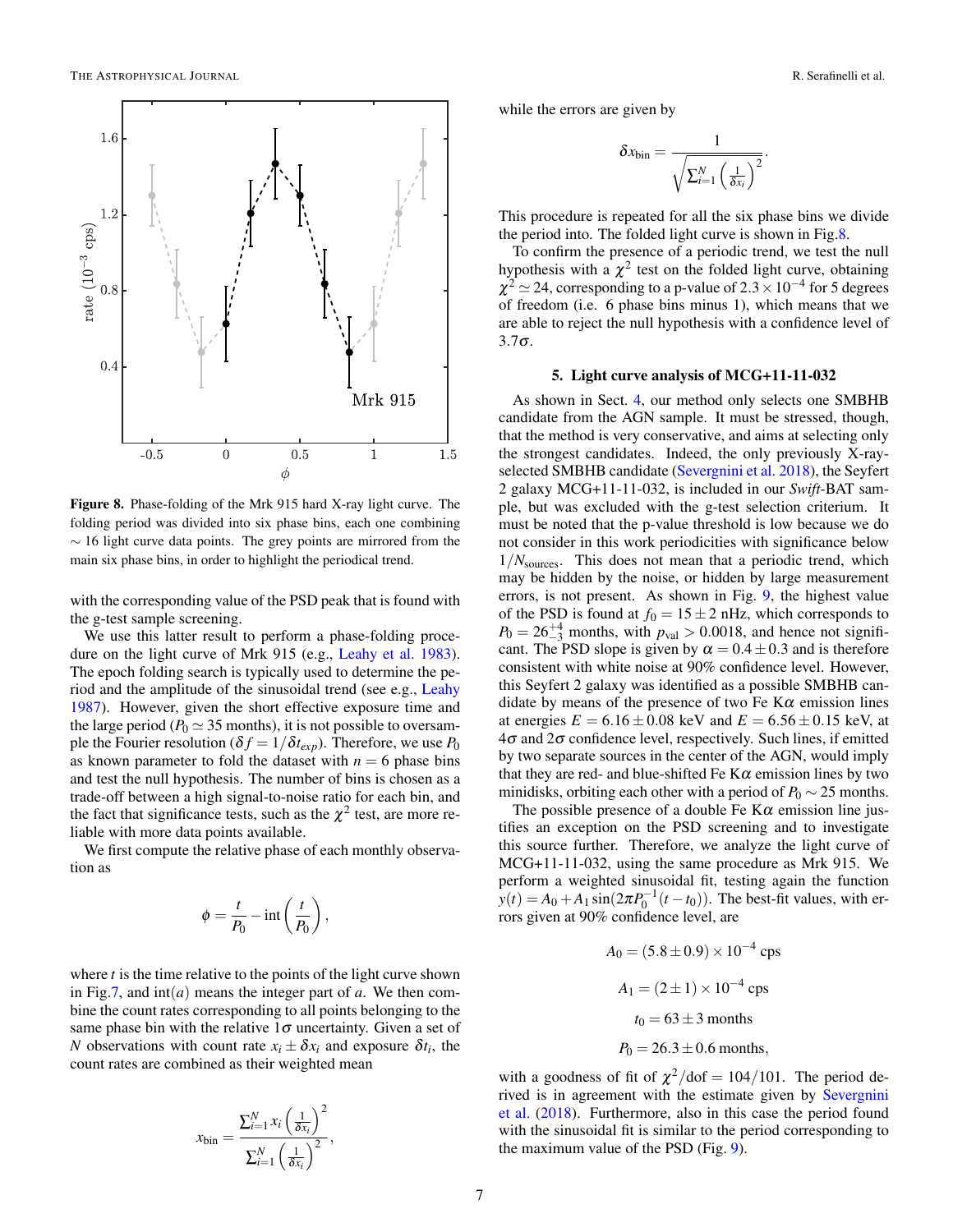

Figure 9. Power spectral density of MCG+11-11-032. The red vertical dashed line represents the peak at  $f_0 = 15 \pm 2$  nHz (or  $P_0 = 26^{+4}_{-3}$ ) months).

To further investigate MCG+11-11-032, we use the procedure adopted in Sect. 4.2 to perform the epoch folding of the light curve of MCG+11-11-032, adopting six phase bins (red points in Fig. 10). Also in this case we test the null hypothesis using a  $\chi^2$  test, obtaining  $\chi^2 \simeq 15$ , which corresponds to a p-value of  $p_{val} = 0.0097$  for 5 degrees of freedom. This means that the null hypothesis is rejected at  $2.6\sigma$  confidence level.

Assuming that the double Fe  $K\alpha$  spectral feature and the sinusoidal trend are two different experiments of the same physical scenario, i.e. the presence of a supermassive black hole binary system, we use the meta-analysis technique called *Fisher's combined probability test* (Mosteller & Fisher 1948). Given *k* independent experiments, each resulting in its own p-value  $p_{val,i}$ , the test consists in computing the following statistic

$$
X_{2k}^2 = -2\sum_{i=1}^k \ln(p_{\text{val},i}),\tag{2}
$$

where  $X_{2k}^2$  is distributed as a  $\chi^2$  with 2*k* degrees of freedom, and can be therefore tested as such. Since in our case  $k = 2$ , we test against a  $\chi^2$  distribution with 4 degrees of freedom. In Severgnini et al. (2018) a significance of  $2\sigma$  ( $p_{val} = 0.05$ ) was reported for the least significant emission line. Using Eq. 2 to combine such p-value with the one obtained with the epoch folding we obtain  $X_4^2 = 15.3$ , corresponding to a global combined p-value of  $p_{val} = 0.0042$  for 4 degrees of freedom. This means that, under the assumption that the spectral emission lines and the periodicity are both caused by the presence of a binary system, we are able to reject the null hypothesis of nonbinarity with a  $2.9\sigma$  confidence level.

As shown in Fig. 10, the M-shape of the epoch folding plot suggests the possible presence of two harmonics. We add a second harmonic component to the fitting model, i.e. we fit the



Figure 10. Phase-folding of the MCG+11-11-032 hard X-ray light curve. The folding period was divided into six phase bins. The grey points are copies of the main six bins, in order to highlight the periodic behavior. The red points are the result of the epoch folding of the 105-Month *Swift*-BAT survey light curve, while the black points represent the folding of the *Swift*-BAT 123 months long light curve, in the  $E = 15 - 150$  keV energy band. The two curves have different count rates, because of different normalizations (see Baumgartner et al. 2013; Segreto et al. 2010, for further details).

function  $y(t) = A_0 + A_1 \sin(2\pi P_0^{-1}(t - t_0)) + A_2 \sin(4\pi P_0^{-1}(t - t_0))$  $(t_0)$ ). We find a goodness of fit of  $\chi^2/\text{dof} = 101/99$ , with an improvement given by  $\Delta \chi^2 / \Delta \text{dof} = 3/2$ , meaning that the addition of the second harmonic is not significantly required by the data. However, we note that the best-fit period,  $P_0 = 25.9 \pm 1.5$ months, is consistent with the one found fitting only one sinusoidal component. A longer light curve, possibly with a lower noise level, would be required to confirm the presence of a possible second harmonic component.

For this source, we also consider the 123-month  $15 - 150$ keV Palermo *Swift*-BAT light curve (Segreto et al. 2010), available only for this AGN, which was already presented in Severgnini et al. (2018) (Palermo *Swift*-BAT team, private communication). Assuming the derived period of  $\sim$  26 months, this longer light curve thus samples almost five periods and could in principle return a higher significance for rejecting the null hypothesis. We bin the light curve at 5 months of observations per data point, to maximize the signal-to-noise ratio. The curve is well fitted by a single sinusoid  $y(t) = A_0 + A_1 \sin(2\pi P_0^{-1}(t (t_0)$ ), with a goodness of fit of  $\chi^2/\text{dof} = 17/19$ , and a best-fit period  $P_0 = 26.0 \pm 0.6$  months, consistent with the best-fit obtained with the 105-month light curve. We use such period to undertake the epoch folding technique, shown in Fig. 10 (black points). We test the null hypothesis with a  $\chi^2$  test, obtaining  $\chi^2 \simeq 21$ , which corresponds to  $p_{val} = 7.5 \times 10^{-4}$ , implying that for this longer light curve the null hypothesis can be rejected at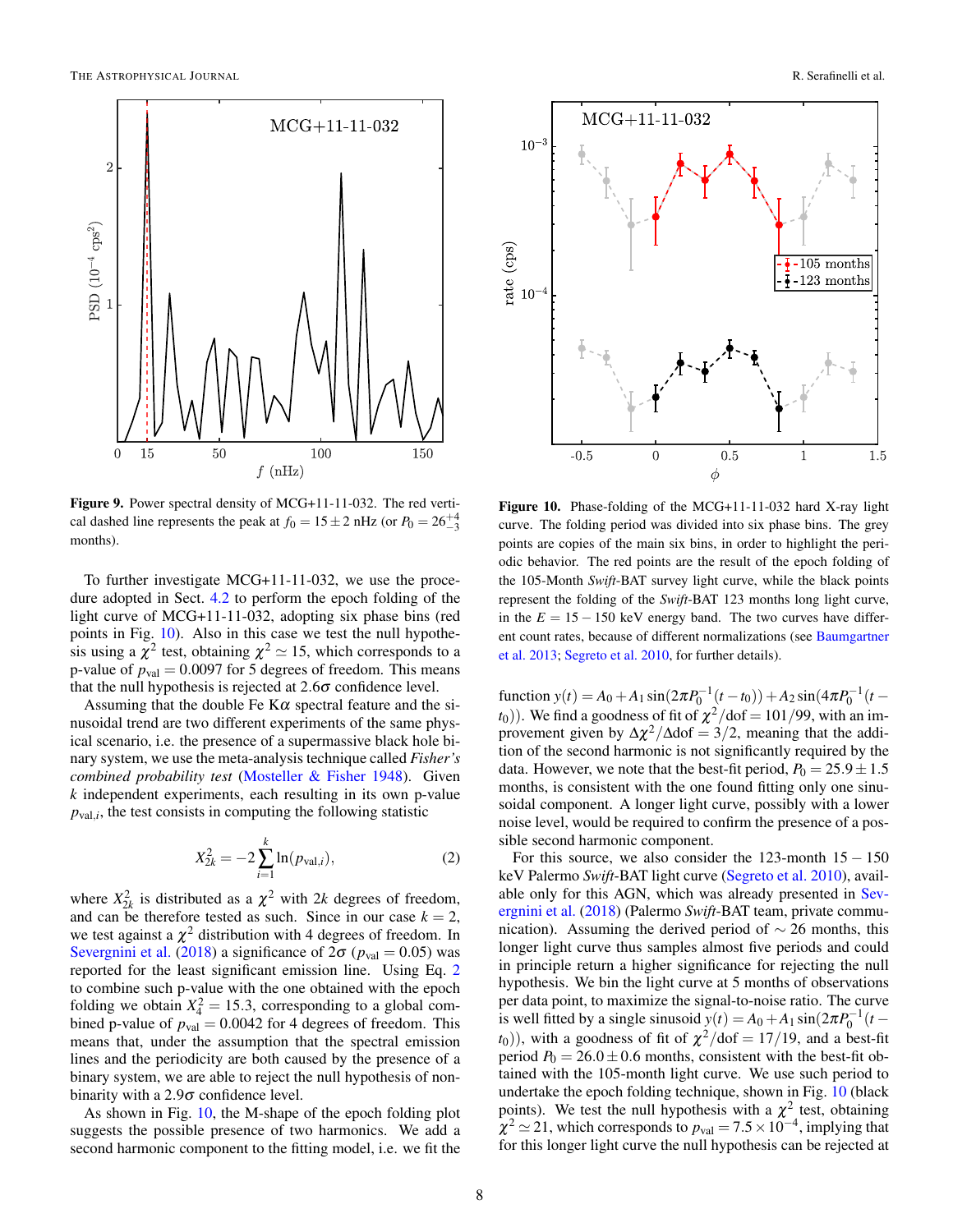the  $3.4\sigma$  confidence level. Considering also the result in Severgnini et al. (2018) in the combined probability test (Eq. 2), we obtain  $p_{val} = 4.2 \times 10^{-4}$ , which means that the null hypothesis can be rejected with a  $3.5\sigma$  confidence level. The black points in Fig. 10 suggest also in this case the presence of a second harmonic. However, adding a second harmonic component in the light curve fit still produces a consistent period ( $P_0 = 26.1 \pm 0.8$ ) months), but the goodness of fit is  $\chi^2/\text{dof} = 12.6/17$ , hence the second harmonic is required by the F-test at only 93% confidence level.

## 6. Discussion and conclusions

We have presented a method to select possible SMBHB candidates using the Fisher's exact g-test, finding a candidate in the Seyfert 1.5 galaxy Mrk 915 with period given at the maximum value of the PSD of  $P_0 = 35\frac{+7}{-5}$  months. This source is not affected by colored noise, since the slope of its PSD is given by  $\alpha = -0.4 \pm 0.3$ , implying almost white noise, and there is only a 6% probability of the periodicity to be a false positive. As a follow-up of this selection, we have performed a sinusoidal fit on the *Swift*-BAT hard X-ray light curve spanning 105 months, and we found a period of  $P_0 = 35 \pm 2$  months, consistent with the period corresponding to the maximum PSD value, with a goodness of fit of  $\chi^2$ /dof = 82/96. Furthermore, we tested such period with an epoch folding procedure, finding that the null hypothesis can be rejected with a  $3.7\sigma$  confidence level. Assuming a Keplerian orbit, the distance *a* between the two X-ray-emitting regions that embed the two SMBHs can be inferred by using the third Kepler's law, i.e.  $a = \left[ G M P_0^2 / 4 \pi^2 \right]^{1/3}$ , where  $M$  is the total mass of the two black holes,  $P_0$  is the measured period, and *G* the gravitational constant. We adopt the black hole mass estimate  $M = (1.1 \pm 0.4) \times 10^8 M_{\odot}$ , computed using single-epoch H $\beta$  measurements (Bennert et al. 2006). We derive a distance between the two hard X-ray-emitting regions of  $a = (5 \pm 1) \times 10^{-3}$  pc. Assuming a circular orbit, the relative velocity between the putative black holes is  $\Delta v = 2\pi a P_0^{-1} = (3.4 \pm 0.7) \times 10^{-2} \text{ } c$ . Previous X-ray spectroscopy analyses of the source (e.g., Severgnini et al. 2015; Ballo et al. 2017) have not unveiled any double Fe K $\alpha$  feature. In particular, XMM-Newton, with its energy resolution of  $\sim 0.15$  keV at the line energy, detects a single Fe K $\alpha$  line at  $E = 6.42 \pm 0.02$  keV with no double peaks (Ballo et al. 2017). We can therefore conclude that, if the binary system is able to produce a double peak, the energy separation between the two peaks would be  $\Delta E \leq 0.15$  keV. Given the orbital velocity  $\Delta v$  obtained from the measured period, the expected Fe K $\alpha$ energy shift is given by  $\Delta E$  (keV) =  $E_{\text{FeK}\alpha} \Delta v/c \simeq 0.2 \sin i$ , where  $E_{\text{FeK}\alpha} \simeq 6.4 \text{ keV}$  and *t* is the inclination angle. Since XMM-Newton only observes one emission line, if two peaks are indeed present in the X-ray spectrum, with  $\Delta E \leq 0.15$  keV, this would mean that the inclination angle is  $\tau \lesssim \pi/4$ . Alternatively, in case the source is indeed able to produce double Fe K $\alpha$  lines with energy separation above  $\Delta E \sim 0.15$  keV, the two black holes could have been observed in a state in which they are aligned and hence the radial component of the velocity could be negligible. However, this is highly unlikely since the source has been observed more than once by *Swift*-XRT, Suzaku and XMM-Newton at epochs that are not spaced by half period, and in none of these observations a possible double

Fe  $K\alpha$  line was detected, which excludes the aligned black hole hypothesis.

Given that MCG+11-11-032 was reported as a possible binary SMBH by Severgnini et al. (2018), we also analyzed the light curve of this Seyfert 2 galaxy, finding a best-fit period of  $P_0 = 26.3 \pm 0.6$  months, with a goodness of fit of  $\chi^2$ /dof = 104/101. By visual inspection, Severgnini et al. (2018) gave a rough estimate of the period of  $P_0 \sim 25$  months, which is likely consistent with our result. From the SMBH mass of Lamperti et al. (2017),  $\log(M/M_{\odot}) = 8.7 \pm 0.3$ , derived from the velocity dispersion of the CO molecules, we infer that the separation of the two black holes is  $a = \left[ GMP_0^2 / 4\pi^2 \right]^{1/3}$  $(6.5 \pm 1.5) \times 10^{-3}$  pc, from which we can quickly compute  $\Delta v = 2\pi a P_0^{-1} = (0.06 \pm 0.02)c$ . We expect an energy shift of  $\Delta E = E_{\text{FeK}\alpha} \Delta v/c = 0.38 \pm 0.02$  keV, assuming an inclination angle  $t = \pi/2$ , typically adopted for Seyfert 2 sources, and assuming that the orbital plane of the black holes is aligned with the AGN inclination. This result is highly consistent with the observed centroid energies of the two Fe K $\alpha$  lines, found in Severgnini et al. (2018) at  $E_1 = 6.16 \pm 0.08$  and  $E_2 = 6.56 \pm 0.15$  keV, i.e.  $\Delta E = 0.4 \pm 0.2$  keV. This strongly supports the hypothesis that the observed double-peaked iron line and periodicity are both produced by the same physical effect, likely the presence of two supermassive black holes in close orbit around each other. Hence, it is reasonable to consider our result (based on the *Swift*-BAT light curve) and the Severgnini et al. (2018) result (based mostly on the double Fe K line in *Swift*-XRT data) as two independent experiments of the same physical scenario; this allows us to combine the two p-values (see Sect. 5) and reject the null hypothesis at the combined confidence level of  $2.9\sigma$ . The results for Mrk 915 and MCG+11-11-032 are summarized in Table 1.

We note that the observed periodicity, in principle, may be produced by both the circumbinary disk periodic accretion flow into the cavity, or by the modulated emission by the minidisks, which has the same period as the binary. However, as argued by Tang et al. (2018), the circumbinary emission is dominant in the soft X-rays  $(E < 4 - 5 \text{ keV})$ , while in the hard X-rays, including the BAT energy band, the observed emission is dominated by the minidisk emission. Moreover, concerning MCG+11-11-032, the consistency between the observed energy shift between the two Fe K $\alpha$  emission lines and the expected one inferred from the periodicity strongly favors the minidisk scenario. This means that the observed periodicity is likely the same as the binary system.

Both Mrk 915 and MCG+11-11-032 would likely emit continuous gravitational waves with gravitational frequencies  $f_{\text{gw}} = 2/P_0 \simeq 22 \text{ nHz}$  and  $f_{\text{gw}} \simeq 30 \text{ nHz}$ , respectively, close to the frequency where PTAs are most sensitive (e.g., Lentati et al. 2015; Moore et al. 2015; Shannon et al. 2015; Mingarelli et al. 2017; Arzoumanian et al. 2018). However, current PTA data sets are not sensitive enough for any of these two sources, since GW signals from a single source can currently be observed only for sources with  $log(M/M_{\odot}) \gtrsim 9.2$  at a distance of  $d \le 150$  Mpc (Aggarwal et al. 2019). Therefore, the GWs emitted by both Mrk 915 and MCG+11-11-032 would be significantly below the current detection limit of PTAs.

While waiting for the first PTA detection and the improve-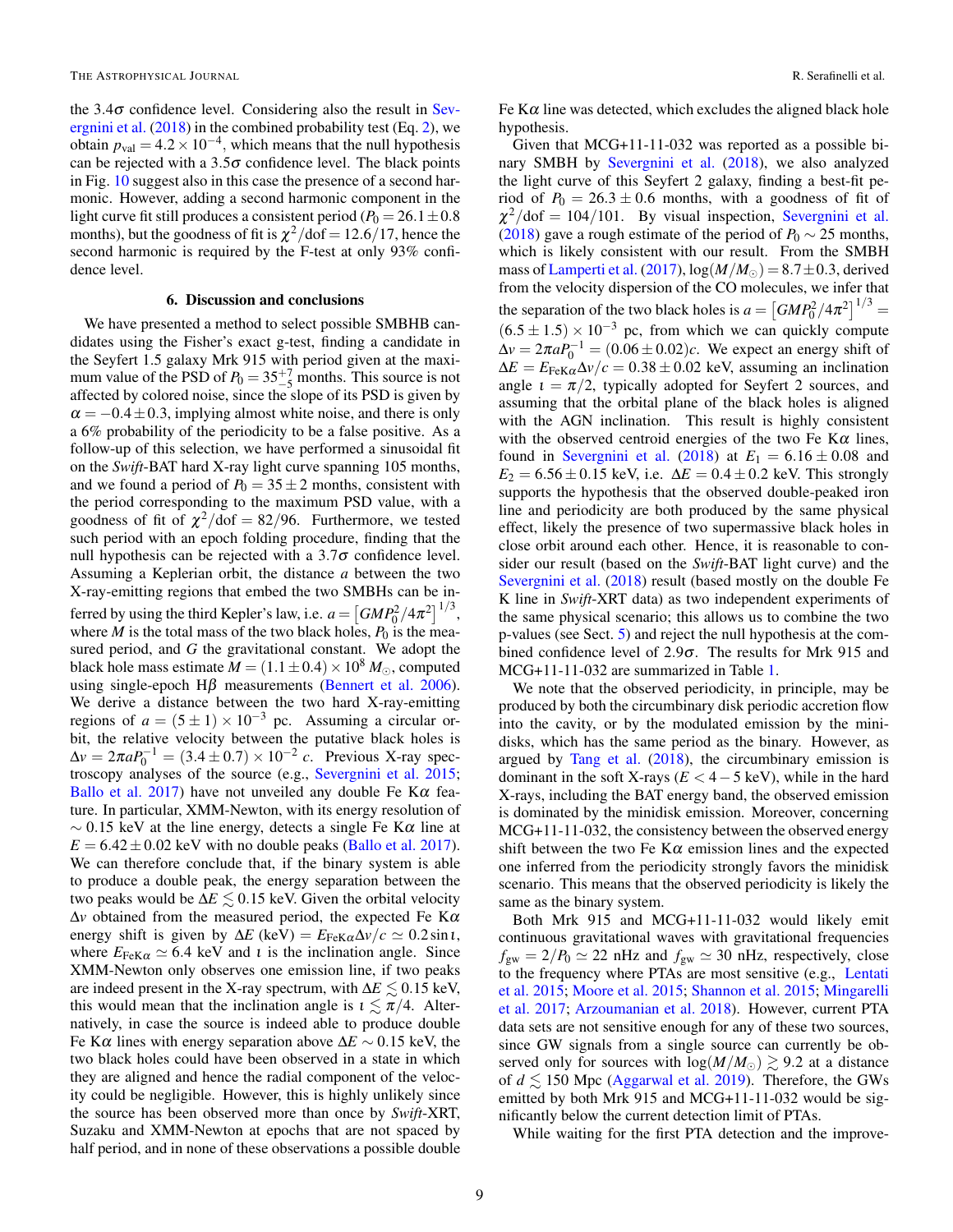| Source Name   | Type        | Identified as candidate Period (months) $\chi^2$ p-value $d_L$ (Mpc) $a(10^{-3}$ pc) |                |                      |     |             | $\Delta v/c$    |
|---------------|-------------|--------------------------------------------------------------------------------------|----------------|----------------------|-----|-------------|-----------------|
| Mrk 915       | Sevfert 1.5 | This paper                                                                           | $35 \pm 2$     | $2.3 \times 10^{-4}$ | 105 | $5 + 1$     | $0.034 + 0.007$ |
| MCG+11-11-032 |             | Seyfert 2 Severgnini et al. (2018)                                                   | $26.3 \pm 0.6$ | $9.7 \times 10^{-3}$ | 160 | $6.5 + 1.5$ | $0.06 + 0.02$   |

Table 1. Main properties of the two sources analyzed in this paper. We report the name of the source, the AGN type, the reference where it was first reported as candidate SMBHB, the period obtained with a sinusoidal fit in units of months, the epoch-folding p-value obtained with a  $\chi^2$  test of the null hypothesis, the luminosity distance of the AGN, the separation between the two black holes in the assumption that the observed periodicity is due to a binary system, and their relative velocity.

ment of their sensitivity curve, X-rays are a very promising tool to unveil possible SMBHBs. Longer light curves are required for two main reasons: i) Confirm the current candidates with a higher significance. Note that the current 105-months *Swift*-BAT data release samples only approximately three periods for Mrk 915 and only nearly four for MCG+11-11-032. For the latter, the 123-months dataset has significantly improved the detection, from  $2.6\sigma$  to  $3.4\sigma$ . The more data points we combine for each phase bin (see Sect. 4.2), the smaller the errors on the epoch-folding will be, resulting in a much better  $\chi^2$ test. ii) Find new candidates with the PSD selection criterium described in Sect. 4. In fact, by sampling longer continuous periods, while the noise level at a given frequency remains roughly constant, the periodic peak, if present, will be much higher at any additional sampled period. Longer *Swift*-BAT light curves, which will allow us to study the variability for up to  $\sim$  250 months, will therefore be crucial for periodicity studies. Additionally, the Wide Field Camera on board the future enhanced X-ray Timing and Polarimetry mission (eXTP, Zhang et al. 2019) may continue the legacy of BAT even after the dismissal of the *Swift* telescope.

It must be stressed that the present work does not represent a full statistical study of the SMBHB population in the local Universe. First of all, it is limited to AGN, which are only  $\sim 10\%$ of the SMBHs in the observable Universe, and there is no reason to privilege active over non-active galaxies. Secondly, the selection criteria only selects the most prominent peaks and excludes sources with periodicities buried under a high level of noise. This is clear in the case of MCG+11-11-032, which was excluded from the PSD selection given its high level of non-periodic noise. This is also true for the method used in Liu et al. (2020), in which a cut in excess variance has been applied, because the PSD does not take photometric errors into account, leaving both Mrk 915 and MCG+11-11-032 out of their sample. However, we note that we obtain the same results in the coincident sample, even if the two methods are different. Moreover, concerning MCG+11-11-032, we stress that we are able to reject the null hypothesis above  $3\sigma$  only when we consider the 123-month long light curve, which samples around five periods.

Finally, the detection of double-peaked Fe  $K\alpha$  lines is still in its pioneering age. XMM-Newton, currently the instrument with the highest effective area in the Fe  $K\alpha$  spectral region, is only able to observe energy shifts  $\Delta E \gtrsim 0.15$  keV. Therefore, double iron lines produced by orbital motions of SMBHBs with the range of periods analyzed in this work are only observable for a limited number of AGN, mostly with edge-on inclinations. Future microcalorimeters such as the ones on board XRISM (e.g., XRISM Science Team 2020) and Athena (e.g., Barret et al. 2016) will revolutionize the search for binary SMBHs, being able to detect energy shifts down to ∆*E* ∼ 0.01 keV, possibly opening the window for the search for double-peaked Fe  $K\alpha$  lines in many more Seyfert galaxies and quasars.

We thank the referee for useful comments that improved the quality of this paper. We thank Stefano Andreon, Alessandro Caccianiga, Sergio Campana, Sergio Frasca, Cristiano Palomba, Sara Rastello, Paolo Saracco and Fausto Vagnetti for discussions and suggestions. The authors acknowledge financial contribution from the agreements ASI-INAF n.2017- 14-H.0 and n.I/037/12/0. CC acknowledges funding from the European Union's Horizon 2020 research and innovation programme under the Marie Sklodowska-Curie grant agreement No 664931. AS is supported by the European Research Council through the CoG grant B Massive, grant number 818691. We acknowledge the use of public data from the *Swift* data archive.

#### References

- Aasi, J., Abbott, B. P., Abbott, R., et al. 2015, [PhRvD,](http://dx.doi.org/10.1103/PhysRevD.91.022004) [91, 022004](http://adsabs.harvard.edu/abs/2015PhRvD..91b2004A)
- Aggarwal, K., Arzoumanian, Z., Baker, P. T., et al. 2019, [ApJ,](http://dx.doi.org/10.3847/1538-4357/ab2236) [880, 116](https://ui.adsabs.harvard.edu/abs/2019ApJ...880..116A)
- Aleksić, J., Ansoldi, S., Antonelli, L. A., et al. 2015, [A&A,](http://dx.doi.org/10.1051/0004-6361/201424811) [578, A22](https://ui.adsabs.harvard.edu/abs/2015A&A...578A..22A)
- Allevato, V., Paolillo, M., Papadakis, I., & Pinto, C. 2013, [ApJ,](http://dx.doi.org/10.1088/0004-637X/771/1/9) [771, 9](http://adsabs.harvard.edu/abs/2013ApJ...771....9A)
- Ambrosino, F., Papitto, A., Stella, L., et al. 2017, [Nature Astronomy,](http://dx.doi.org/10.1038/s41550-017-0266-2) [1, 854](http://adsabs.harvard.edu/abs/2017NatAs...1..854A)
- Arzoumanian, Z., Baker, P. T., Brazier, A., et al. 2018, [ApJ,](http://dx.doi.org/10.3847/1538-4357/aabd3b) [859, 47](https://ui.adsabs.harvard.edu/abs/2018ApJ...859...47A)
- Ballo, L., Severgnini, P., Della Ceca, R., et al. 2017, [MNRAS,](http://dx.doi.org/10.1093/mnras/stx1360) [470, 3924](https://ui.adsabs.harvard.edu/abs/2017MNRAS.470.3924B)
- Barret, D., Lam Trong, T., den Herder, J.-W., et al. 2016, in Society of Photo-Optical Instrumentation Engineers (SPIE) Conference Series, Vol. 9905, Proc. SPIE, 99052F
- Baumgartner, W. H., Tueller, J., Markwardt, C. B., et al. 2013, [ApJS,](http://dx.doi.org/10.1088/0067-0049/207/2/19) [207, 19](http://adsabs.harvard.edu/abs/2013ApJS..207...19B)
- Begelman, M. C., Blandford, R. D., & Rees, M. J. 1980, [Nature,](http://dx.doi.org/10.1038/287307a0) [287, 307](http://adsabs.harvard.edu/abs/1980Natur.287..307B)
- Bennert, N., Jungwiert, B., Komossa, S., Haas, M., & Chini, R. 2006, [A&A,](http://dx.doi.org/10.1051/0004-6361:20065477) [459, 55](https://ui.adsabs.harvard.edu/abs/2006A&A...459...55B) Bon, E., Zucker, S., Netzer, H., et al. 2016, [ApJS,](http://dx.doi.org/10.3847/0067-0049/225/2/29) [225, 29](http://adsabs.harvard.edu/abs/2016ApJS..225...29B)
- 
- Charisi, M., Bartos, I., Haiman, Z., et al. 2016, [MNRAS,](http://dx.doi.org/10.1093/mnras/stw1838) [463, 2145](http://adsabs.harvard.edu/abs/2016MNRAS.463.2145C)
- Cole, S., Lacey, C. G., Baugh, C. M., & Frenk, C. S. 2000, [MNRAS,](http://dx.doi.org/10.1046/j.1365-8711.2000.03879.x) [319, 168](http://adsabs.harvard.edu/abs/2000MNRAS.319..168C) Colpi, M. 2014, [SSRv,](http://dx.doi.org/10.1007/s11214-014-0067-1) [183, 189](https://ui.adsabs.harvard.edu/abs/2014SSRv..183..189C)
- D'Ascoli, S., Noble, S. C., Bowen, D. B., et al. 2018, [ApJ,](http://dx.doi.org/10.3847/1538-4357/aad8b4) [865, 140](http://adsabs.harvard.edu/abs/2018ApJ...865..140D)
- De Rosa, A., Vignali, C., Husemann, B., et al. 2018, [MNRAS,](http://dx.doi.org/10.1093/mnras/sty1867) [480, 1639](https://ui.adsabs.harvard.edu/abs/2018MNRAS.480.1639D)
- De Rosa, A., Vignali, C., Bogdanović, T., et al. 2019, [NewAR,](http://dx.doi.org/10.1016/j.newar.2020.101525) [86, 101525](https://ui.adsabs.harvard.edu/abs/2019NewAR..8601525D)
- Di Matteo, T., Colberg, J., Springel, V., Hernquist, L., & Sijacki, D. 2008, [ApJ,](http://dx.doi.org/10.1086/524921) [676, 33](https://ui.adsabs.harvard.edu/abs/2008ApJ...676...33D)
- Di Matteo, T., Springel, V., & Hernquist, L. 2005, [Nature,](http://dx.doi.org/10.1038/nature03335) [433, 604](http://adsabs.harvard.edu/abs/2005Natur.433..604D)
- D'Orazio, D. J., Haiman, Z., & Schiminovich, D. 2015, [Nature,](http://dx.doi.org/10.1038/nature15262) [525, 351](http://adsabs.harvard.edu/abs/2015Natur.525..351D)

Dosopoulou, F., & Antonini, F. 2017, [ApJ,](http://dx.doi.org/10.3847/1538-4357/aa6b58) [840, 31](http://adsabs.harvard.edu/abs/2017ApJ...840...31D)

- Dotti, M., Sesana, A., & Decarli, R. 2012, [Advances in Astronomy,](http://dx.doi.org/10.1155/2012/940568) [2012,](http://adsabs.harvard.edu/abs/2012AdAst2012E...3D) [940568](http://adsabs.harvard.edu/abs/2012AdAst2012E...3D) Drake, A. J., Djorgovski, S. G., Mahabal, A., et al. 2009, [ApJ,](http://dx.doi.org/10.1088/0004-637X/696/1/870) [696, 870](http://adsabs.harvard.edu/abs/2009ApJ...696..870D)
- Emmanoulopoulos, D., Papadakis, I. E., Epitropakis, A., et al. 2016, [MNRAS,](http://dx.doi.org/10.1093/mnras/stw1359) [461, 1642](http://adsabs.harvard.edu/abs/2016MNRAS.461.1642E)
- Falocco, S., Paolillo, M., Comastri, A., et al. 2017, [A&A,](http://dx.doi.org/10.1051/0004-6361/201731722) [608, A32](https://ui.adsabs.harvard.edu/abs/2017A&A...608A..32F) Farris, B. D., Duffell, P., MacFadyen, A. I., & Haiman, Z. 2015, [MNRAS,](http://dx.doi.org/10.1093/mnrasl/slu160)

[446, L36](http://adsabs.harvard.edu/abs/2015MNRAS.446L..36F) Ferrarese, L., & Merritt, D. 2000, [ApJL,](http://dx.doi.org/10.1086/312838) [539, L9](http://adsabs.harvard.edu/abs/2000ApJ...539L...9F)

- Fisher, R. A. 1929, [Proceedings of the Royal Society of London Series A,](http://dx.doi.org/10.1098/rspa.1929.0151) [125,](https://ui.adsabs.harvard.edu/abs/1929RSPSA.125...54F)
- [54](https://ui.adsabs.harvard.edu/abs/1929RSPSA.125...54F) Fossati, G., Maraschi, L., Celotti, A., Comastri, A., & Ghisellini, G. 1998,
- [MNRAS,](http://dx.doi.org/10.1046/j.1365-8711.1998.01828.x) [299, 433](https://ui.adsabs.harvard.edu/abs/1998MNRAS.299..433F)